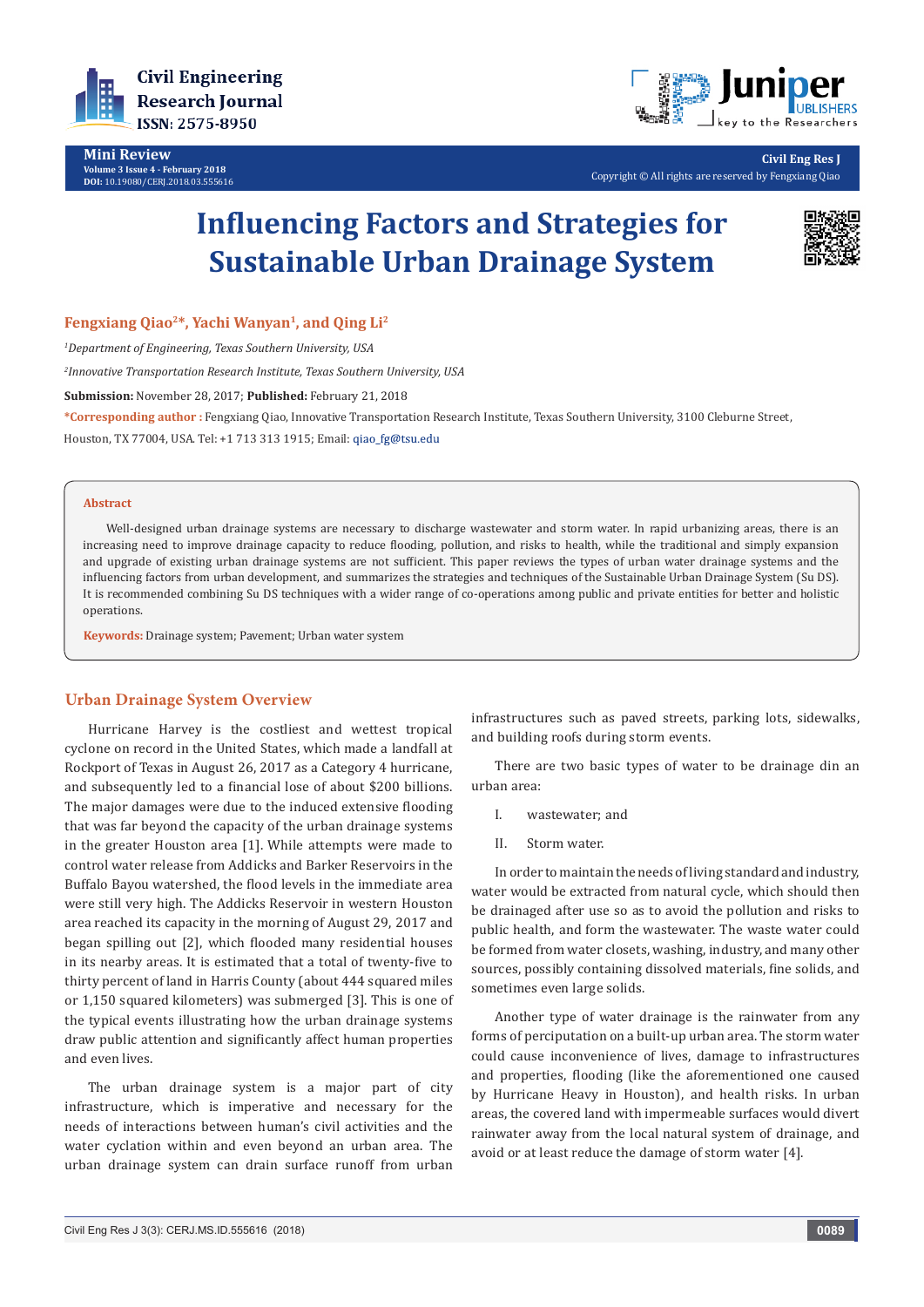# **Factors in Urban Development that Influence Water Drainage**

The efficiency of an urban drainage system could be affected by many factors, such as climate, topography, geology, scientific knowledge, engineering and construction capabilities, societal values, religious beliefs, and others [5]. Urban development modified the living environment and affect water drainage in a number of ways. The increase in impermeable surfaces such as highway systems, parking lots, and conversion of woodland to high-density residential and commercial uses greatly reduce water infiltration into underground.

On the other hand, climate change induced increasing storm rainfall intensity has direct impacts on surface runoff [6- 10]. The combined effects lead to more surface runoff, faster runoff concentration, and higher peak flow rate, and would reduce groundwater recharge. Thus, there is an increasing need to improve drainage capacity to reduce flooding in rapidly urbanizing areas.

Traditionally, the improvement of drainage capacity relies on expanding and upgrading the existing storm drainage system. However, this has been increasingly proven to be unsustainable, costly and even impractical, particularly in densely urbanized areas [11].

## **Strategies for Sustainable Urban Drainage System**

Sustainable urban drainage systems (SuDS) have been highly promoted as an alternative and/or a complement to the traditional approach to address long-term sustainability in the design of the system. Unlike conventional drainage focusing on the "end-of-pipe" or "at the point of the problem" solutions [12], with small and decentralized techniques, sustainable drainage systems can largely alleviate the adverse impacts of non-point source pollution to urban water bodies [13-15]. Today's drainage solutions highlight the need to embrace multi-disciplinary approach in urban water management, such as runoff quality, visual amenity, recreational value, ecological protection and multiple water uses [16].

Practitioners in UK environment agency [17] developed the "surface water management train" concept to implement SuDS by the following three broad groups:

Develop source control techniques, which includes green roofs, permeable pavements, rainwater harvesting, infiltration trenches, infiltration basins, etc. to reduce the quantity of runoff from the site. Source control and prevention techniques are designed to counter increased discharge from developed sites, as close to the source as possible and to minimize the volume of water discharged from the site. This offers the benefits of reduced flood risk and improved water quality. It helps to restore underground water resources and maintain flows in surface water courses during dry weather.

o Implement permeable conveyance systems, so as to slow the velocity of runoff to allow settlement filtering and infiltration. The main types of permeable conveyance systems are underground systems such as filter drains (or French drains), surface water swales.

o Provide Passive treatment systems, to collected surface water before discharge into groundwater or to a water body. Small scale systems such as filter strips, can be designed into landscaped areas and are sited upstream of other SuDS. Larger, 'end of pipe' systems usually involve storage of water in constructed ponds where natural purification processes can be encouraged. Constructed wetlands and ponds also provide the opportunity to improve wildlife habitat in urban areas. Additionally, ponds can be made into amenity features for the local community.

These are a flexible set of options that allow engineers to choose the most suitable combination of techniques to the circumstances of a particular site. Ghaniet al. [18] investigated several projects in Malaysia that apply components of SuDS. namely ecological swales, biofiltration storage, and Ecological ponds (Wetpond, Detention Pond, Constructed Wetland, Wading River and Recreational Pond) not only greatly helped solving flash flood problems but also water quality degradation at urbanized catchments.

In addition, many comprehensive urban drainage simulation models can be utilized to identify deficiencies, assessing alternatives to avoid sewer overflows, reduce risks to public health and to protect the environment from water pollution. Multi-objective optimization provides more rational and practical solutions compared to single-objective optimization problems [19]. With the particular design and right combination of SUDS techniques, and support and cooperation from a wide range of public and private organizations involved in urban development, the SuDS systems will operate holistically.

# **Conclusion**

There are two types of urban drainage systems: wastewater and storm water. The wastewater drainage is to discharge the after-use water to avoid pollution and risks to health, while the storm water drainage is to bypass the rainwater on a built-up urban area. Urban development would affect water drainage and the environment in various ways, including the impermeable surface and climate change. The SuDS is an alternative and/or a complement to the traditional approach to address long-term sustainability with multi-disciplinary approach, such as runoff quality, visual amenity, recreational value, ecological protection, and multiple water uses. Typical sustainable techniques include: source control, permeable conveyance, and passive treatments. Comprehensive urban drainage simulation models have been developed to better assess the effectiveness of the SuDS. It is recommended combining SuDS techniques with the cooperations from a wide range of entities for better and holistic operations.